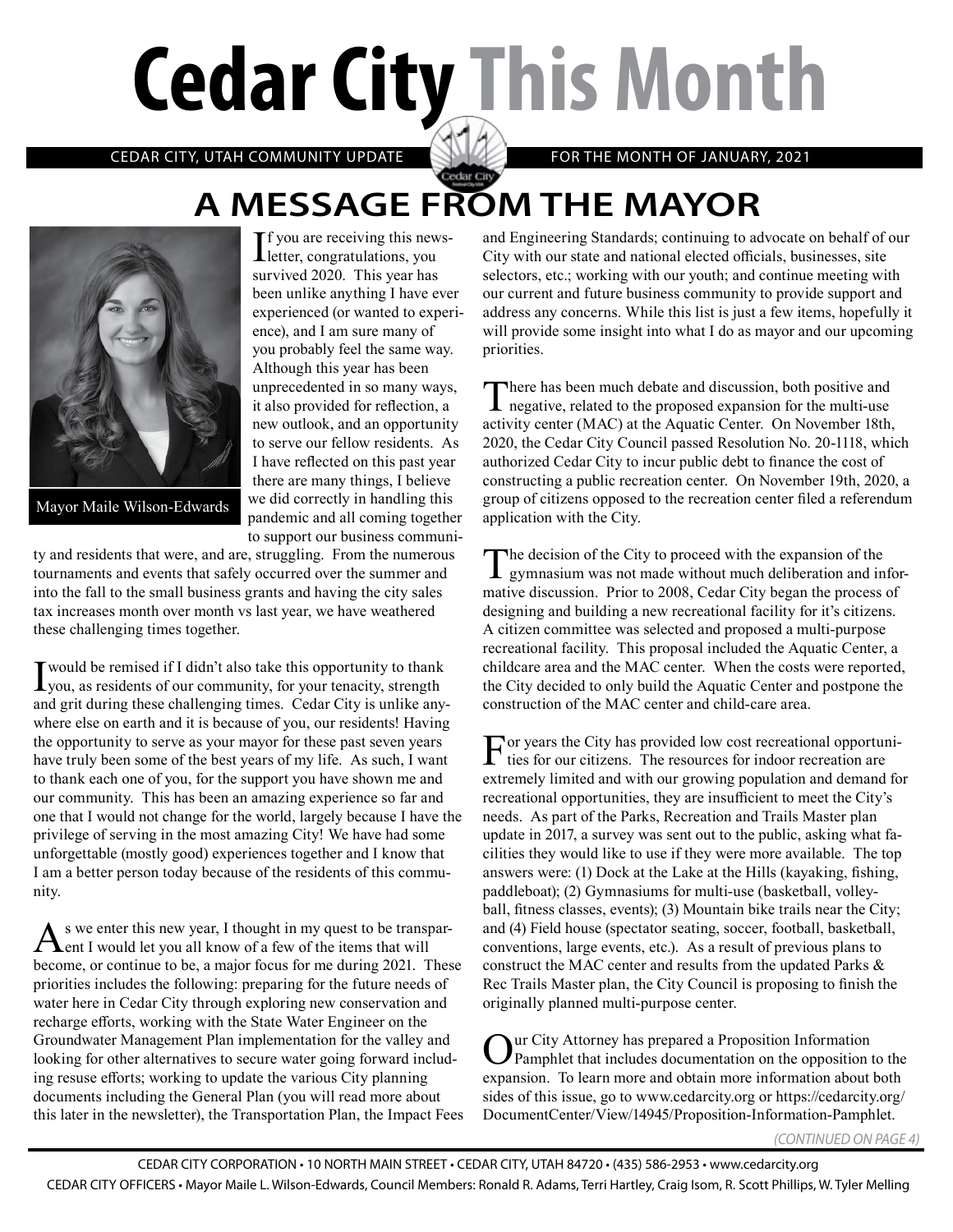

### PUBLIC WORKS NEWSLETTER ARTICLE FOR JANUARY, 2021

#### **CHRISTMAS TREE DISPOSAL:**

There are 4 locations for you to dispose of your live trees:

- 100 East & College Avenue
	- 100 West & Coal Creek
	- North of Cedar Middle School
	- 638 East Canyon Center Drive (Fiddlers)

**ALL BINS ARE MARKED FOR** *TREES ONLY*. Please do not put anything but live trees in these bins, and please do not put your live Christmas tree in your regular trash bins. *The tree bins will be out until January, 11, 2021*.

**SOLID WASTE:** For any residents that may have missed the 2021 garbage pick-up holiday schedule, a copy is shown below. Please keep it as a handy reminder. It is also posted on the City website at www.cedarcity.org. Landlords, please give a copy of this holiday schedule to your renters. Cans should be out by 7:00 AM on your assigned day. Please make sure your cans are not blocked by vehicles or other obstacles, and that the cans are out on the street, not on the sidewalk. If you have any questions about your pick-up day, or what items can't be placed in your residential trash can, please call the Public Works Department at 435-586-2912.

**WATER:** There have already been several broken waterlines due to the cold weather. The Water Division would like to remind everyone that on extremely cold nights, you may want to leave an inside faucet dripping to avoid frozen pipes and a potentially expensive repair bill.

| <b>CEDAR CITY PUBLIC WORKS</b>                                         |                                                      |
|------------------------------------------------------------------------|------------------------------------------------------|
| <b>2021 HOLIDAY GARBAGE PICK-UP</b>                                    |                                                      |
| IF YOUR REGULAR GARBAGE DAY FALLS ON<br><b>ANY OF THESE HOLIDAYS -</b> | <b>YOUR GARBAGE WILL BE</b><br><b>PICKED UP ON -</b> |
| New Year's Day - Friday, January 1st                                   | Monday, January 4th                                  |
| Civil Rights Day - Monday January 18th                                 | Wednesday, January 20th                              |
| Presidents' Day - Monday, February 15th                                | Wednesday, February 17th                             |
| Memorial Day - Monday, May 31st                                        | Wednesday, June 2nd                                  |
| Independence Day - Celebrated on July 5th                              | Wednesday July 7th                                   |
| Pioneer Day - Celebrated on July 23rd                                  | Monday, July 26th                                    |
| Labor Day - Monday, September 6th                                      | Wednesday, September 8th                             |
| Veterans' Day - Thursday November 11th                                 | Friday, November 12th                                |
| Thanksgiving Day - Thursday, November 25th                             | Wednesday, November 24th                             |
| Day after Thanksgiving Day - Friday, November 26th                     | Monday, November 29th                                |
| Christmas Day - Celebrated on December 24th                            | Monday, December 27th                                |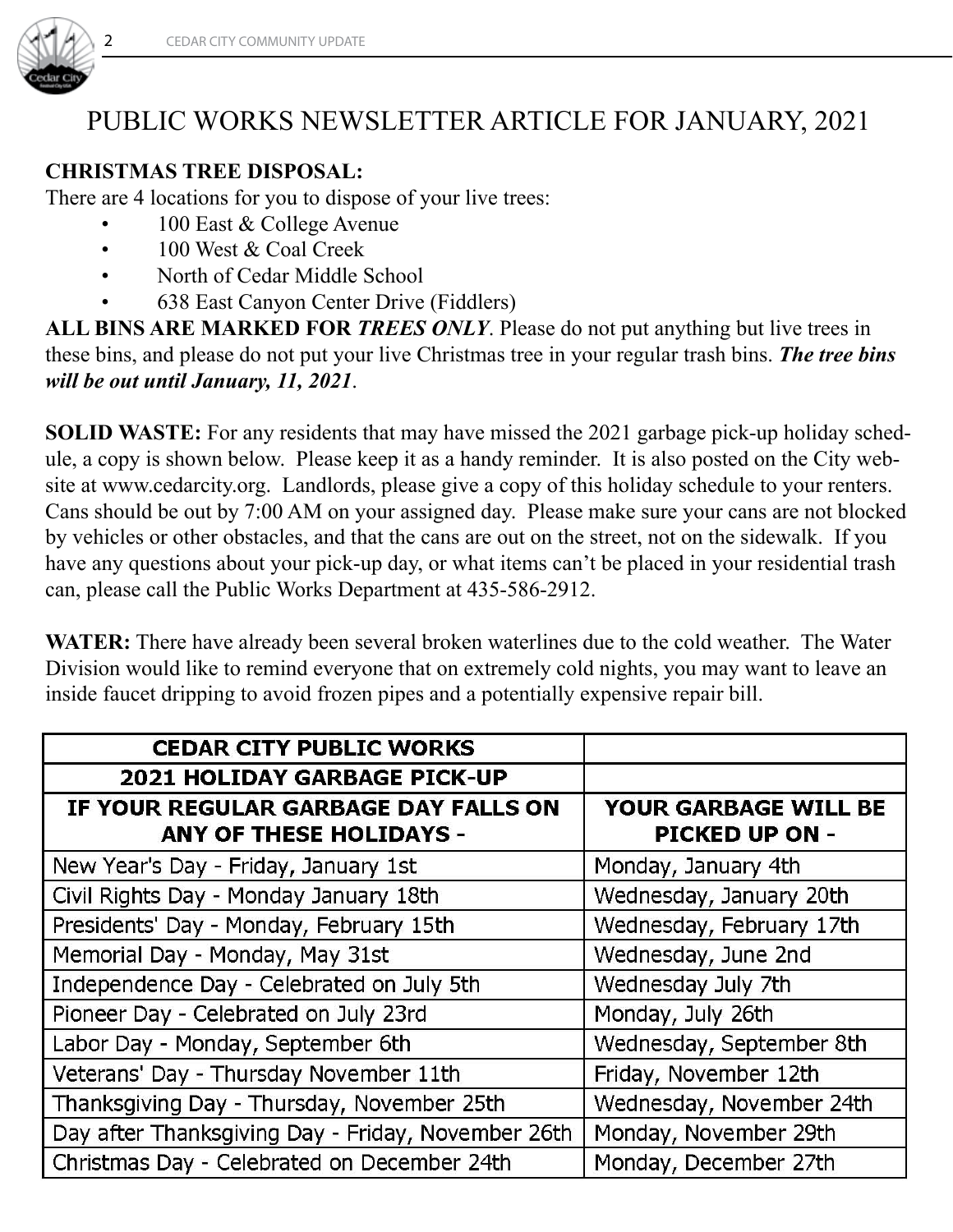

#### 2021 5th annual iFarm&Food JAN 14-16 CONFERENCE **Cedar City, Utah VOURFOOD**

The 5th Annual Utah Farm and Food Conference is scheduled to be be back in town on January 14- 16, 2021. This 2-day event is a very unique opportunity for smaller commercial farmers, homesteaders and artisans to engage in conversations, workshops, activities and farm tours. The event is FREE and open to the public and will feature farmers and artisans from all areas of Southern Utah. The conference is being sponsored by Downtown Farmers' Market St. George, MoFACo, Baker Creek Lavender Farm, Red Acre Center and Christie's Asian Kitchen.

For more information, call (435)704-1222 or contact the Downtown Farmer's Market St. George/MoFACo at (435)632-3721 or any of the sponsors listed above.





This year marks the forth year of Character Sketches<br>at the Library in the Park. This years theme is "Award Winners." Character Sketches is a weekly non-instructed, non-mentored event during which live models are dressed as award winners. Participants then sketch or paint the models. A typical Character Sketches session includes three 5-minutes gestural poses, and one 45 minute pose. This is a free event aimed towards adults. The library does not provide art supplies. Preregistration is not necessary and all skill levels are welcome to attend. Character Sketches are every Wednesday (not including holidays) at 6:30 p.m. to 8:00 p.m. If you would like more information on any of the upcoming events, please contact Steve Decker at the Cedar City Library at (435)586-6661 or visit their website at www. cedarcitylibrary.org.